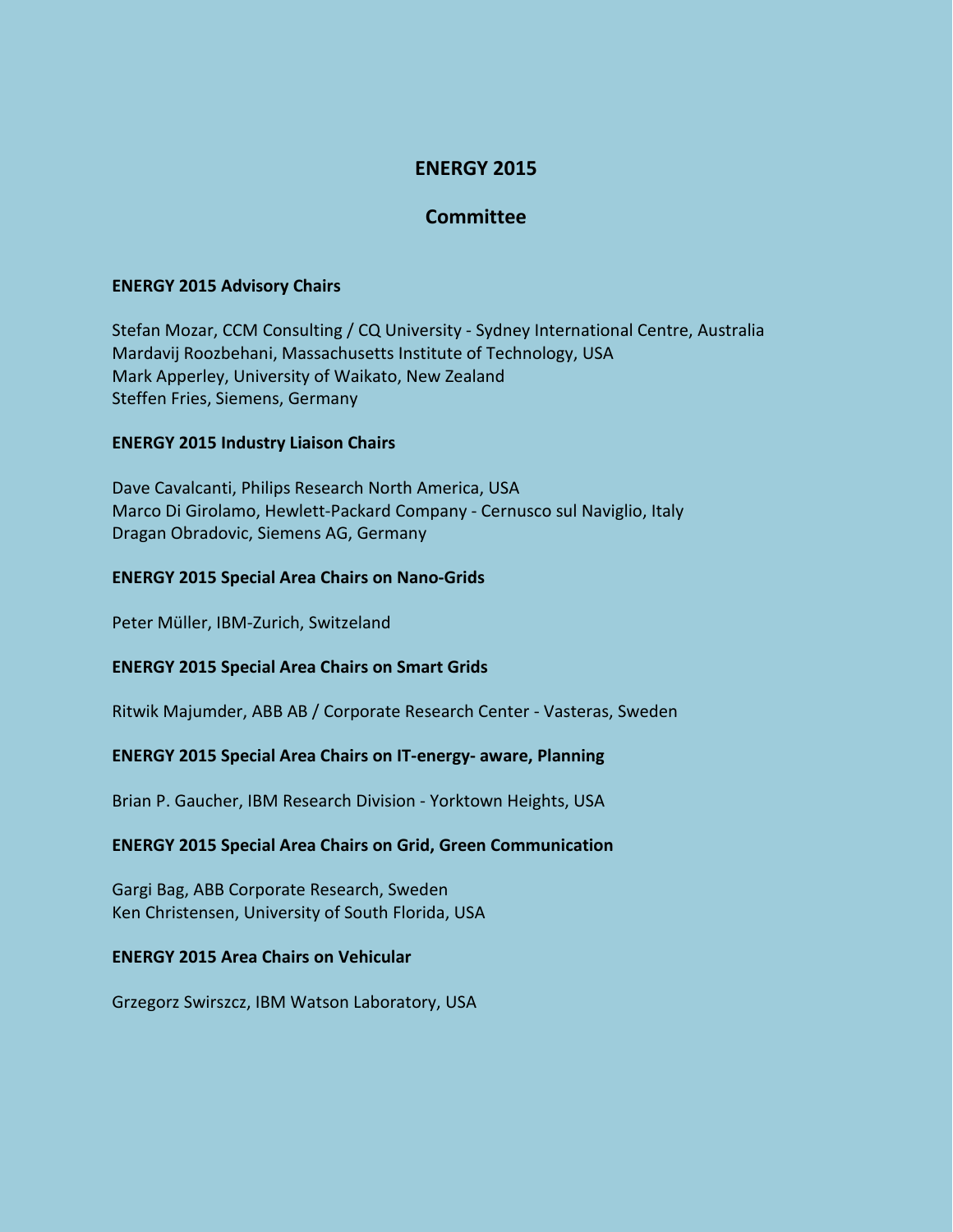#### **ENERGY 2015 Technical Program Committee**

Amir Abtahi, Florida Atlantic University - Boca Raton, US Nizar Al-Holou, University of Detroit Mercy, USA Ahmed Al-Salaymeh, University of Jordan, Jordan Lachlan Andrew, Swinburne University of Technology – Melbourne, Australia Luca Ardito, Politecnico di Torino, Italy Mehdi Bahrami, University of California, Merced, USA Chakib Bekara, Fraunhofer Fokus Institute – Berlin, Germany Fabio Luigi Bellifemine, Telecomitalia, Italy Rachid Benchrifa, Mohammed V University, Morocco Siegfried Benkner, University of Vienna, Austria Riad Benelmir, University of Lorraine, France Frede Blaabjerg, Aalborg University, Denmark Robert Brewer, Aarhus University, Denmark Antonio Caló, NorTech Oulu -Thule Institute / University of Oulu, Finland Davide Careglio, Universitat Politècnica de Catalunya - Barcelona, Spain Mari Carmen Domingo, Barcelona Tech University, Spain Dave Cavalcanti, Philips Research North America - Briarcliff Manor, USA Konstantinos Chasapis, University of Hamburg, Germany Antonin Chazalet, IT&Labs, France Mohamed Cheriet, ETS/GreenStar - Montreal, Canada Abdeljabbar Cherkaoui, ENSA Tanger, Morocco Howard Choe, Raytheon - McKinney, TX, USA Sangho Choe, The Catholic University of Korea, Korea William Cheng-Chung Chu, Tunghai University, Taiwan Delia Ciullo, EURECOM Sophia Antipolis, France Peter Corcoran, College of Engineering & Informatics, NUI Galway, Ireland Margot Deruyck, Ghent University/IBBT, Belgium Marco Di Girolamo, Hewlett-Packard Company, Italy Yong Ding, Karlsruhe Institute of Technology (KIT), Germany Ron Doyle, IBM | Software Group Strategy and Technology - RTP, USA Venizelos Efthymiou, University of Cyprus, Cyprus Soumia El Hani, Université Mohammed V, Morocco Larbi El Farh, Université Mohammed 1er, Morocco Tullio Facchinetti, University of Pavia, Italy Farid Farahmand, Sonoma State University, USA Eugene A. Feinberg, Stony Brook University - New York, USA Alexandre Peixoto Ferreira, IBM Austin Research Laboratory, USA Steffen Fries, Siemens Corporate Technology - Munich, Germany Brian P. Gaucher, IBM Research Division - Yorktown Heights, USA Xiaohu Ge, Huazhong University of Science and Technology, China Erol Gelenbe, Imperial College London, UK Hamid Gharavi, National Institute of Standards and Technology, USA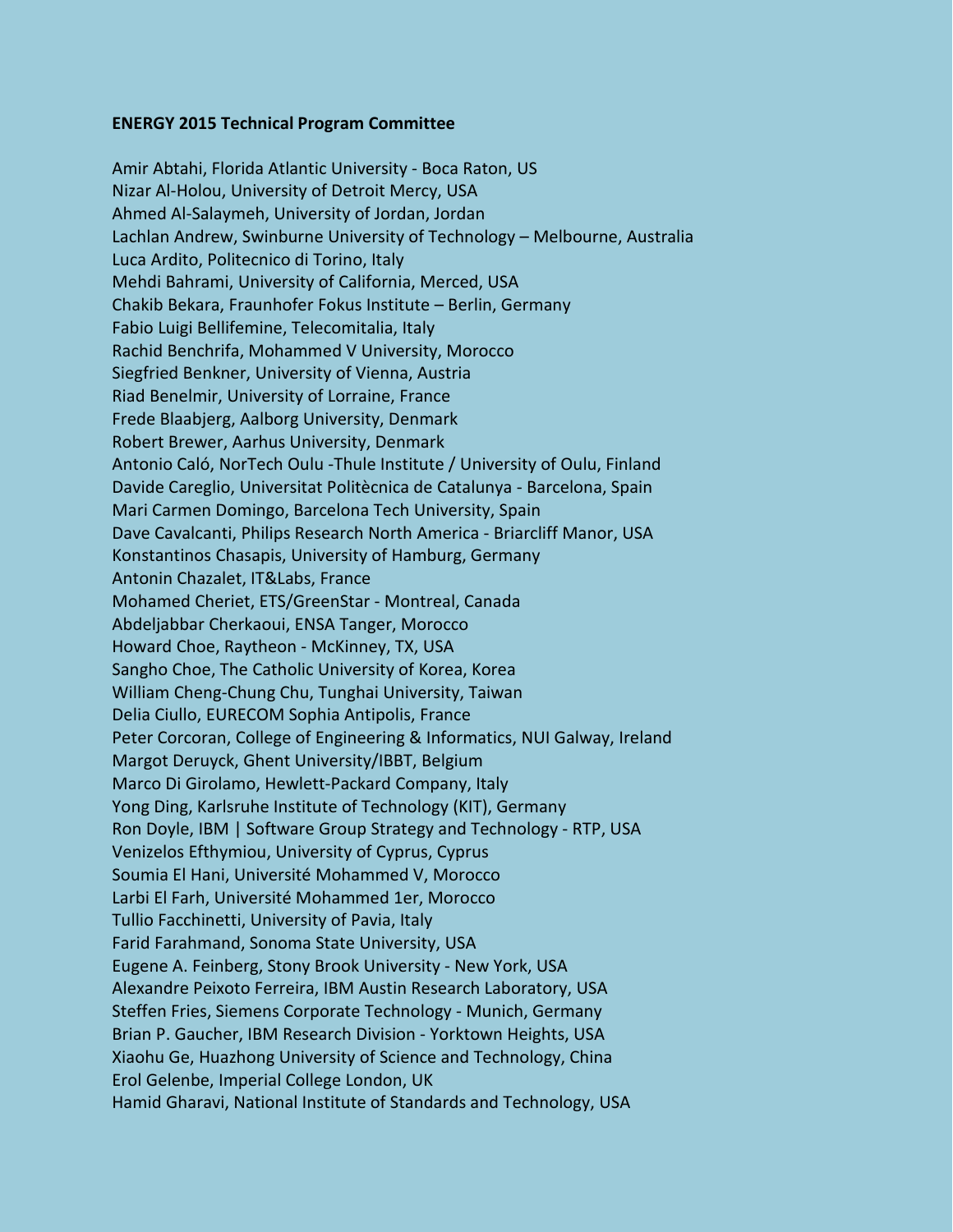Georgios B. Giannakis, University of Minnesota - Minneapolis, USA Manimaran Govindarasu, Iowa State University, USA Mesut Günes, Freie Universität Berlin, Germany Rune Gustavsson, KTH, Sweden Daniela Hossu, University 'Politehnica' of Bucharest, Romania Chun-Hsi Huang, University of Connecticut - Storrs, USA Zhiyi Huang, University of Otago, New Zealand Ahmed Ihlal, Ibn Zohr University, Morocco Muhammad Ali Imran, University of Surrey, UK Canturk Isci, IBM TJ Watson Research Center, - New York, USA Philip Johnson, University of Hawaii - Honolulu, USA Aravind Kailas, University of North Carolina - Charlotte, USA Essam E. Khalil, Cairo University, Egypt Young Sun Kim, Korea Electrotechnology Research Institute (KERI), Korea Thierry E. Klein, Bell Labs / Alcatel-Lucent, USA Janine Kniess, Santa Catarina State University, Brazil Sileshi Kore, Dilla University, Ethiopia Dejan Kostic, Institute IMDEA Networks, Spain Paul J. Kuehn, Institute of Communication Networks and Computer Engineering - University of Stuttgart, Germany Dimosthenis Kyriazis, University of Piraeus, Greece Salah Laghrouche, Université de technologie Belfort-Montbéliard, France DongJin Lee, University of Auckland, New Zealand Marco Listanti, University Sapienza of Roma, Italy Eugene Litvinov, ISO New England, USA Shanshan Liu, Electric Power Research Institute, USA Marco Lützenberger, Technische Universität Berlin, Germany Priya Mahadevan, PARC, USA Thair Shakir Mahmoud, Edith Cowan University - Western Australia, Australia Mikko Majanen, VTT Technical Research Centre of Finland, Finland Michael Massoth, University of Applied Sciences - Darmstadt, Germany Satoshi Matsuoka, Tokyo Institute of Technology, Japan Rafael Mayo-García, CIEMAT, Spain Jean-Marc Menaud, Ecole des Mines de Nantes, France George Michailidis, University of Michigan, USA Marilena Minou, Athens University of Economics & Business, Greece Nicolas Montavont, Telecom Bretagne, France Daniel Mossé, University of Pittsburgh, USA Gero Mühl, Universitaet Rostock, Germany Masayuki Murata, Osaka University, Japan Simin Nadjm-Tehrani, Linköping University, Sweden Ahmed Nait-Sidi-Moh, University of Picardie Jules Verne (UPJV), France Bruce Nordman, Lawrence Berkeley National Laboratory, USA Dragan Obradovic, Siemens AG - München, Deutschland